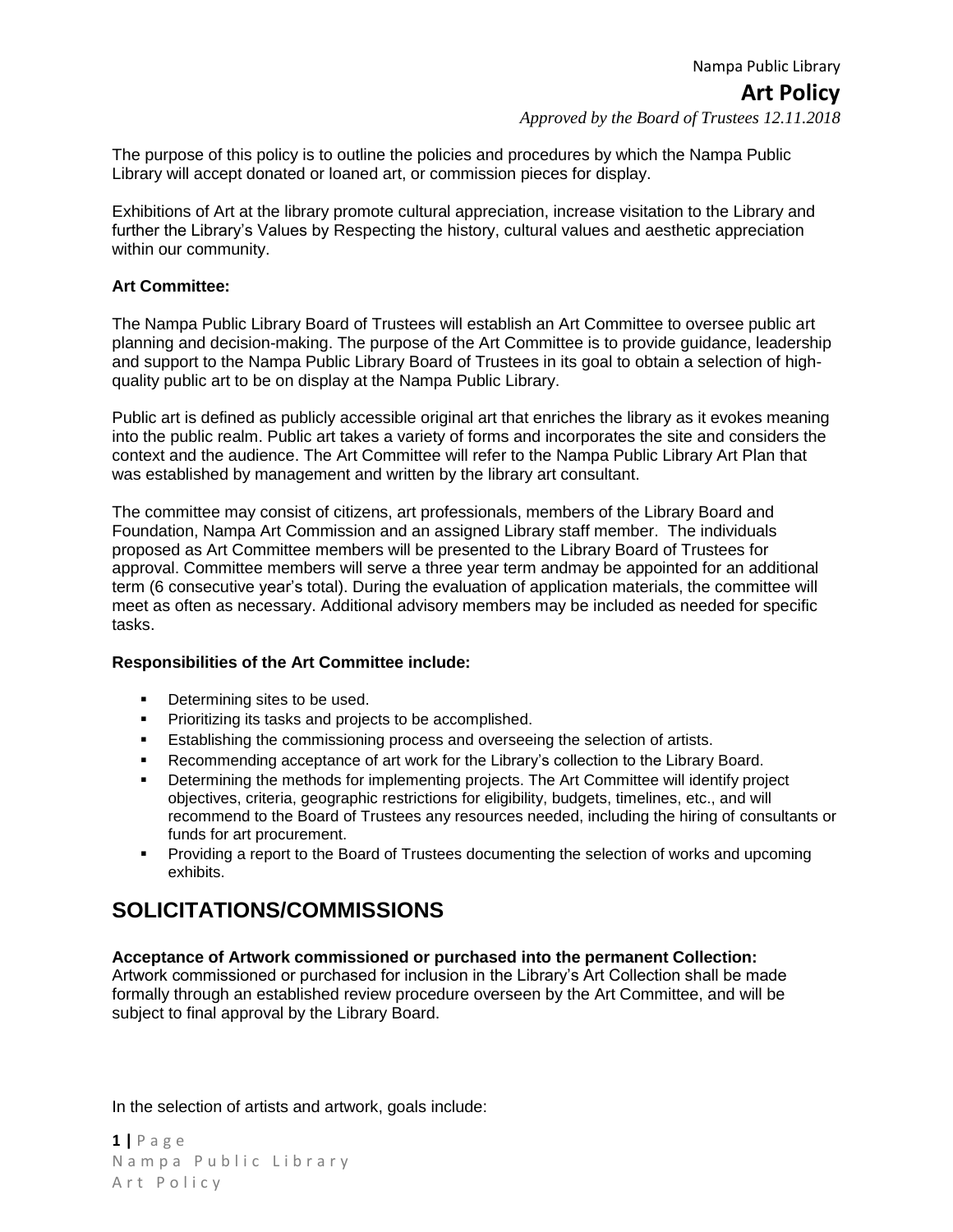Nampa Public Library **Art Policy**  *Approved by the Board of Trustees 12.11.2018*

- **•** Creating a positive learning experience
- Maximizing the use of artists in the community (as resources)
- Using regional and national talent
- Ensuring durability, low maintenance, and code compliance
- Minimizing financial impact of Nampa Public Library for maintenance, upkeep, or staff time
- Ensuring sensitivity to the site and the architecture of Nampa Public Library
- Appealing and appropriate for all ages
- Ensuring high artistic quality and craftsmanship

Accessioning is a formal process whereby artwork is accepted by the Nampa Public Library and a permanent archival file and database record is created to document the artwork disposition, terms of its creation, and artist's statement and intent. Accessioning artwork into the Nampa Public Library art collection implies the application of professional standards of care, display and maintenance of the artwork.

The Artist's signed contract transferring title for the artwork and clearly defining the rights and responsibilities of all parties will accompany every acquisition.

Acquisitions result from the projects of the Art Committee, except in the case of gifts, which will be reviewed and accessioned in accordance with the policy on gifts. In the instance of art accepted that requires high maintenance, an additional gift of funds for maintenance may be required.

#### **Conflict of Interest:**

The following individual(s) may not apply for paid artwork commissions: employees of the Nampa Public Library, Trustees of the Nampa Public Library, members of the Art Committee; spouses, domestic partners, or immediate family of the above; or, any person who would be prohibited from doing so under local, state or federal law.

# **DONATIONS**

### **Gifts of Artwork:**

The Nampa Public Library may receive offers of artwork for the public art collection. The potential donor shall make a proposal that will be presented to the Art Committee. Members of the Art Committee may voluntarily recuse themselves if a Conflict of Interest exists regarding gifts. In considering acceptance of works of art the Art Committee will utilize the following criteria:

- Does the work further the overall identity of the Library and enhance the existing collection?
- **E** Is the work of high quality?
- Is the work durable?
- Does the gift require/ include a maintenance endowment, and provisions for lighting, security and insurance?
- Is there an appropriate location site available for the work?
- Is the offer of donation adequately documented? (as outlined below)
- Is the gift safe for public display?

The Library Board has no obligation to accept, display, or maintain any items donated to the Library. The Art Committee has the right to determine what item(s) offered to it for public display will be accepted, displayed or maintained by the Library, subject to final approval by the Library Board. Once an item is accepted, the Library shall be the sole owner of the donated item(s) and will have

**2 |** P a g e Nampa Public Library Art Policy